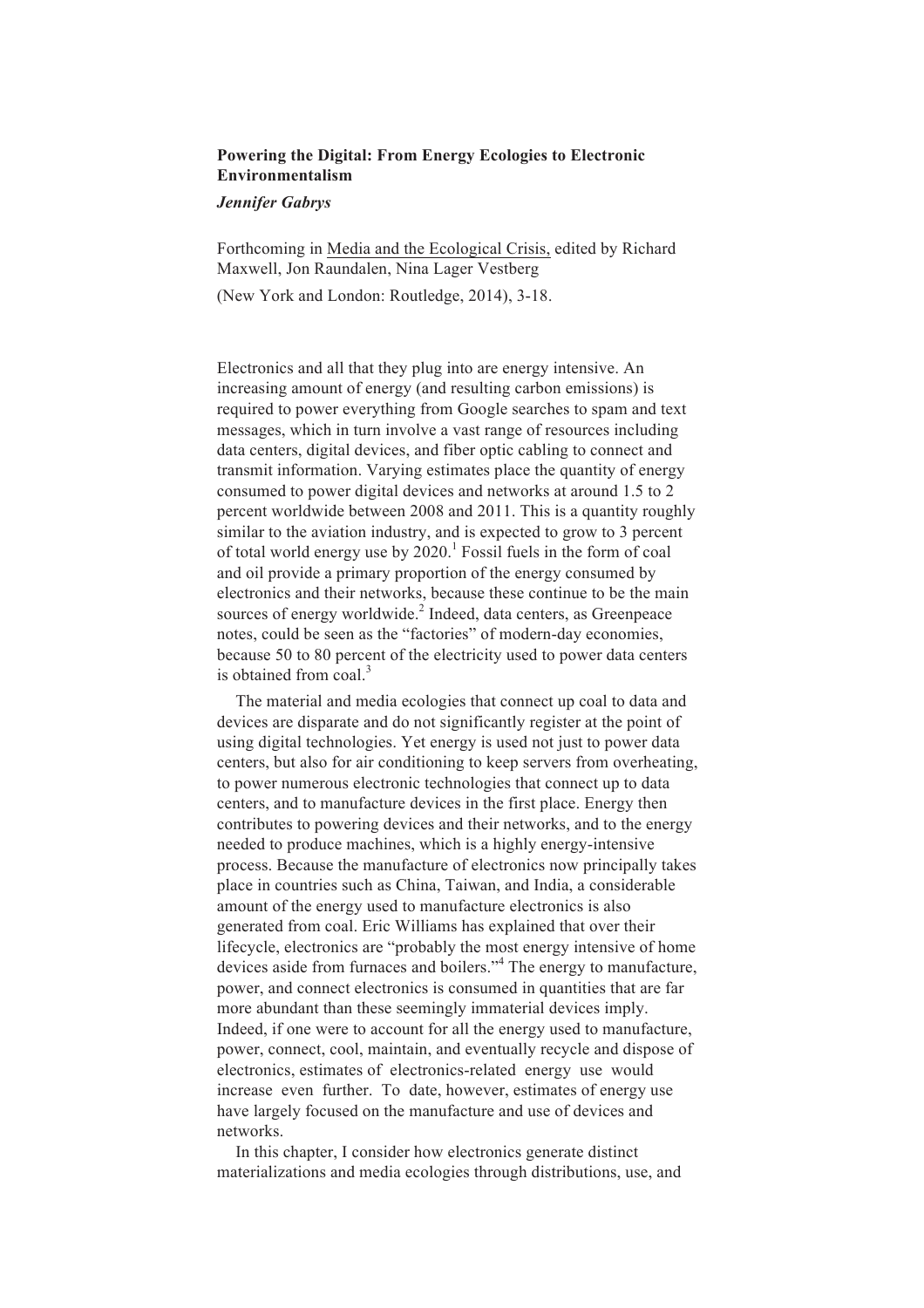arrangements of energy.<sup>5</sup> The energy required to power electronics and their networks is a seemingly immaterial but operative aspect of digital technologies as an industry. Yet as electronics become pervasive and supplant non-digital media and exchanges such as books and social networking, and as computing becomes ubiquitous so that new forms of "smartness" are embedded in environments, questions emerge related to what types, quantities, and distributions of energy resources are required to power these digital worlds.

First, I discuss the amount and type of energy that electronics consume as a form of (electronic) waste, and I further take up a consideration of how electronics have become central operators in *managing* energy use in order to achieve sustainability. The smart meter is the emblematic technology for achieving energy efficiency, but a whole host of digital devices, apps, smart grids, and assorted technologies have been developed to address issues of energy consumption in relation to climate change. In what ways are the materialities of energy articulated and experienced, whether through the relatively remote infrastructures of energy in the form of data centers and manufacturing sites; or in the form of technologies to manage energy use? In what ways do digital technologies mobilize, distribute, materialize, and activate energy practices and relations?

Second, I attend to the ways in which energy efficiency is operationalized through electronics, while also asking in what ways practices of consuming or rerouting energy use through electronics raise questions that go beyond efficiency. Estimates of energy used to power electronics are significant in one sense because they are an indication of the material immaterialities of electronics and their networks, which operate seemingly free of resources. In another sense, the energy required to power electronics results in distinct forms of pollution that are different from the stacks of abandoned digital devices often associated with electronic waste. The material fallout from electronic energy registers in different ways, both in the resources used to power these devices and in the embedded energy used to manufacture them: through carbon footprints, coal dust, greenhouse gas emissions, and extensive land use taken up with data centers (and power plants).

In many cases, information technologies are now promoted as devices that help to achieve efficiencies within any number of processes, from energy supply and distribution to urban transport. Digital technologies appear to be green because they seem more immaterial, and because they can make processes more efficient. Together with the proliferation of personal mobile and computing devices, there is projected to be a massive increase in the number of smart technologies, such as energy meters and smart grids, that will ostensibly be directed toward making systems more efficient and environmentally sound. These developments raise real dilemmas as to what "green technology" means: can a technology be green if it is hazardous in its manufacture, prone to obsolescence, and difficult to dispose; and can a technology be green if it is largely powered by coal energy and contributes to increasing carbon emissions?

By focusing on the ways in which energy use and management is articulated through digital technologies, specifically the smart meter, I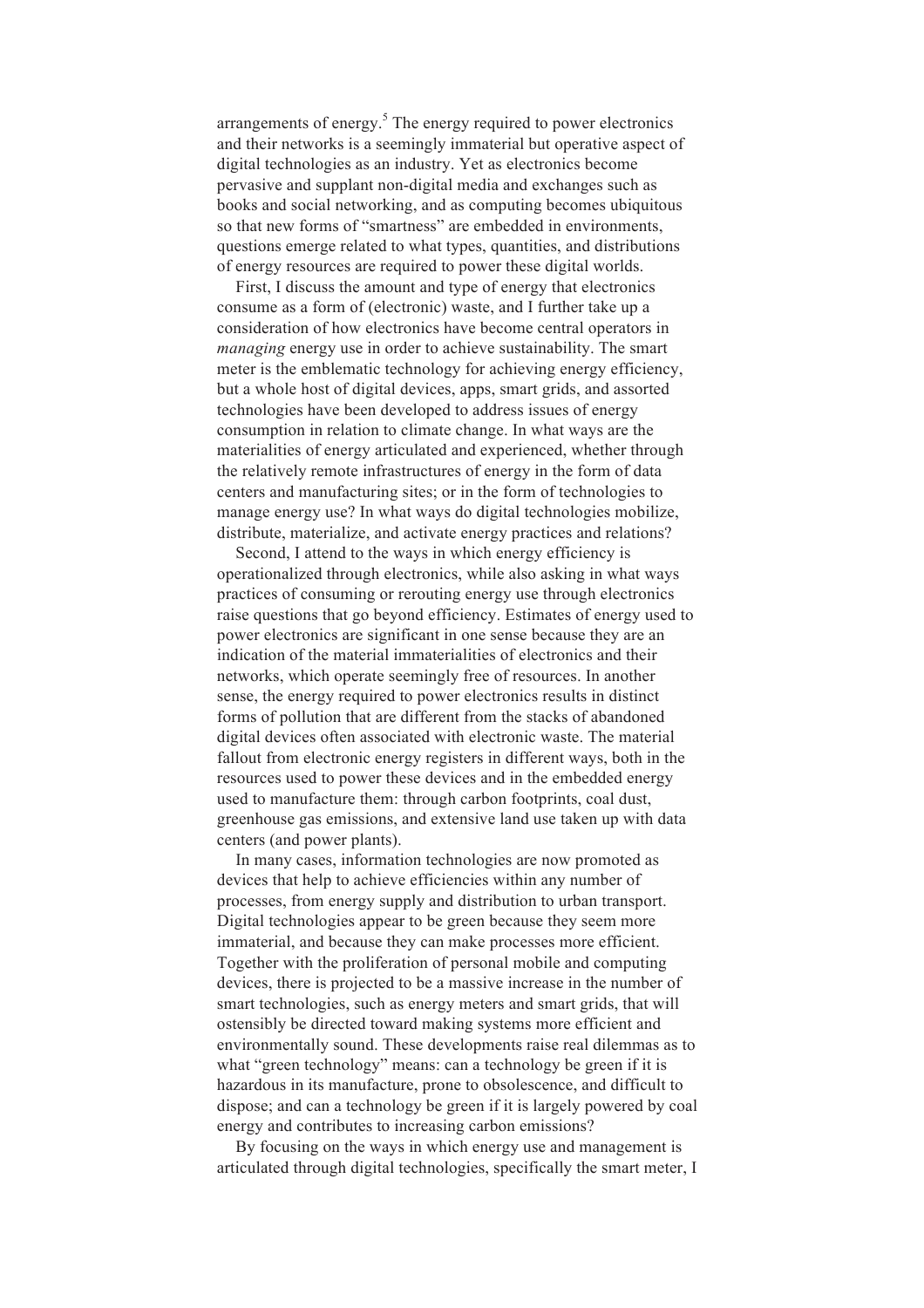develop the concept of *electronic environmentalism* in order to attend to the ways in which digital technologies have become central to how we identify and act on environmental problems to arrive at potential solutions—and what the effects of these distinctly digital approaches may be. On the one hand, what I am calling electronic environmentalism emerges as a way of using electronic technologies to monitor and manage energy use, while also supplanting potentially more carbon-intensive activities with energy-saving virtual parallels, for instance, teleconferencing rather than flying to a meeting. On the other hand, the mostly remote infrastructures of energy and material resource use that support these electronic activities show up in the form of data centers, as well as the vast array of related infrastructures from manufacturing to disposal sites, that make the extensive materiality and resource footprints of electronics less evident. Electronics are developed to achieve environmental targets, and along the way, electronics generate new environmental problems. Electronic environmentalism is a term that captures and analyzes how digital approaches to managing environmental problems are entangled with distinct material politics, effects, and concerns.

### **Transforming the Material Politics (and Ecologies) of Digital Pollution**

While energy use contributes to the material resource use and waste of electronics, the residues from digital devices also include everything from discarded electronics at end-of-life to resourceintensive manufacturing processes, information overload, and software obsolescence. I have previously written about these other forms of electronic waste in the study *Digital Rubbish,* where I developed a material method, or "natural history" approach, to rematerializing electronics by focusing on the ways in which they generate waste. Electronic waste is one of the fastest growing waste streams worldwide, and the volumes of e-waste generated are estimated to be between 20–25 million tons per year to 35–40 million tons per year (and rising). $6$  Electronic waste is hazardous and difficult to recycle at end-of-life, and is often processed in harmful ways, which raises consider- able environmental justice issues. Lead, mercury, and brominated flame- retardants are just a few of the harmful chemical-material components that make up electronics.<sup>7</sup> Electronics also require and generate hazardous waste products during their manufacture, and the working conditions of electronics manufacturing and recycling are typically harmful to human health.

Yet there continues to be a widespread sense that digital media are relatively resource-free technologies, and that they may even promote a green lifestyle by using fewer resources than analog equivalents, or through ongoing monitoring of consumption activities. Although digital technologies appear to be immaterial, as the environmental issue of electronic waste indicates, the material effects of digital media are significant. But what do I mean by material effects? What is the material life of digital media? Materiality here does not signal a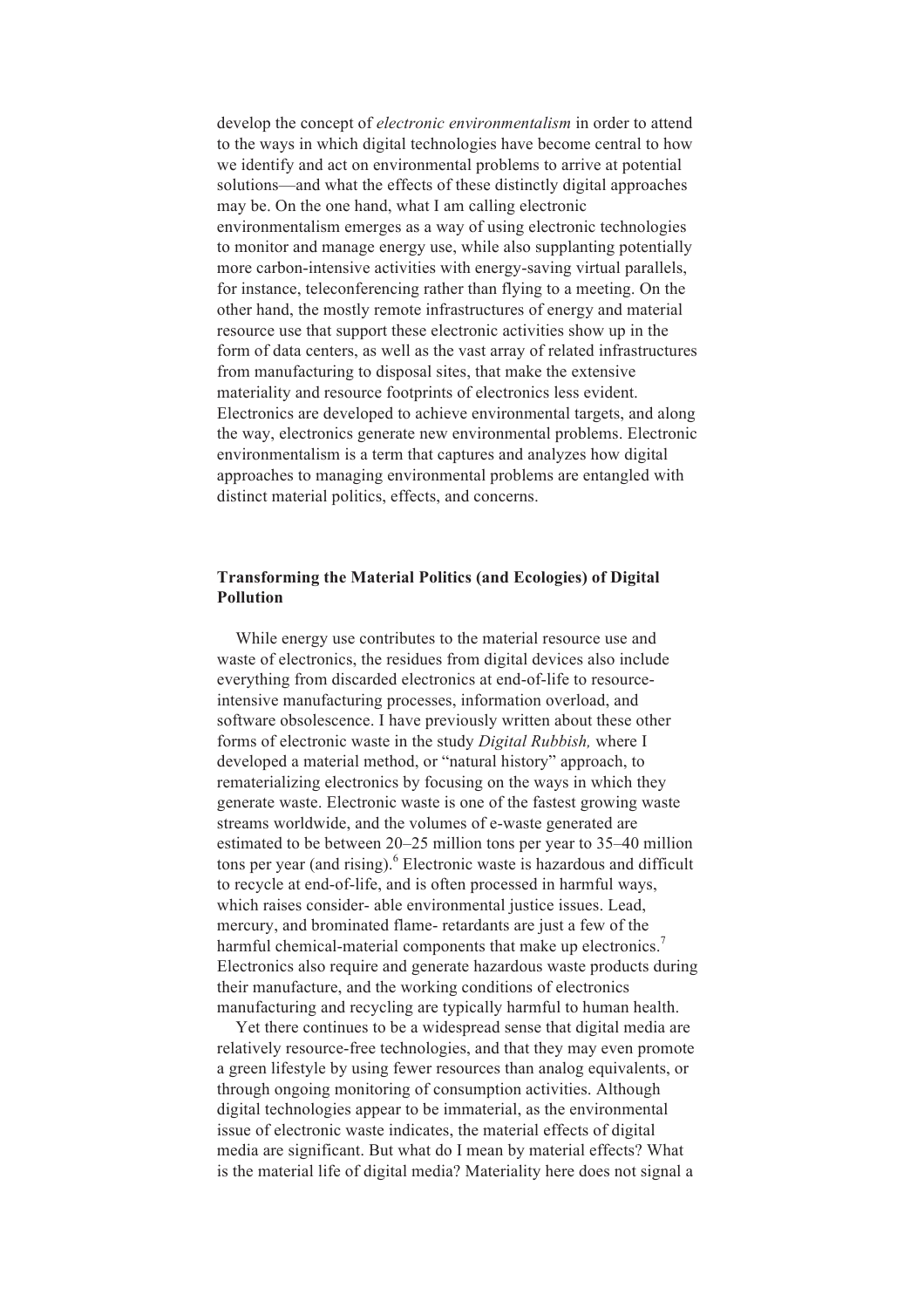sort of rawness, hardness, or physical evidence of material, as some writers may emphasize, but instead refers to processes whereby materialities cohere and stabilize, and so inform our ways of life, as well as everyday practices and relations. While electronic waste demonstrates the materiality of digital media, it signals not the fact of all that is *solid* in contrast to the apparently *virtual* movement of information. Materials are not simply hard or raw or inert stuff. Instead, electronic waste demonstrates the *processes of materialization* that digital media are entangled with. These processes include our contemporary material cultures of technological fascination, repetitive cycles of consumption, built-in obsolescence, poor resource use, and labor inequalities, in addition to environmental pollution.

A practice of taking into account the material effects of digital technologies is not simply a matter of tabulating a life-cycle analysis, where physical inputs and outputs are added up and assessed for damages to be remedied, but rather requires attending to the relations, practices, and inhabitations that are put in place through these material arrangements. So what does this processual approach to materiality afford? An approach to *materiality as process* is important not just for understanding the environmental and socio-cultural effects of digital media, but also for rethinking the material politics and ecologies of these technologies, and for developing possible sites and strategies for creative intervention.<sup>8</sup> To discuss electronic waste as an environmental issue, it would then be necessary to include the complex material cultures of digital technologies, including the apparently virtual or immaterial qualities of those technologies, the environmental health and unfair working conditions that are a part of their manufacture, the digital economies that revolve around increasing rates of electronics consumerism and obsolescence, and the accumulation of discards and environmental fallout that comes with the decay of these technologies at end-of-life.

The case of energy as a form of electronic waste raises related yet distinct issues concerning the materiality of electronics. While all of these processes are critical issues for addressing the ways in which electronic technologies generate complex material ecologies and economies, yet another aspect of "digital rubbish" is the increasing amount of energy (and resulting carbon emissions) required to power electronics in the form of devices, networks, and processes. Energy from electronics constitutes distinct types of material processes and waste in the form of distant resource use and airborne emissions, which contribute to the heat of a warming planet.

The specific ways in which electronics might be identified to generate waste in the form of energy are often told through the tool of the carbon footprint, where a Google search has been calculated to generate carbon emissions between 0.2 grams and 7 grams of  $CO_2^2$ , while an average spam email generates "emissions equivalent to  $0.3$ grams of carbon dioxide  $(CO<sub>2</sub>)$  per message." Multiplied by 62 trillion spam emails sent in 2008, and this cumulative amount of emissions from spam is equivalent to "driving around the Earth 1.6 million times."<sup>10</sup> Whereas each individual search, page use, or email sent might have a comparatively small resource or greenhouse gas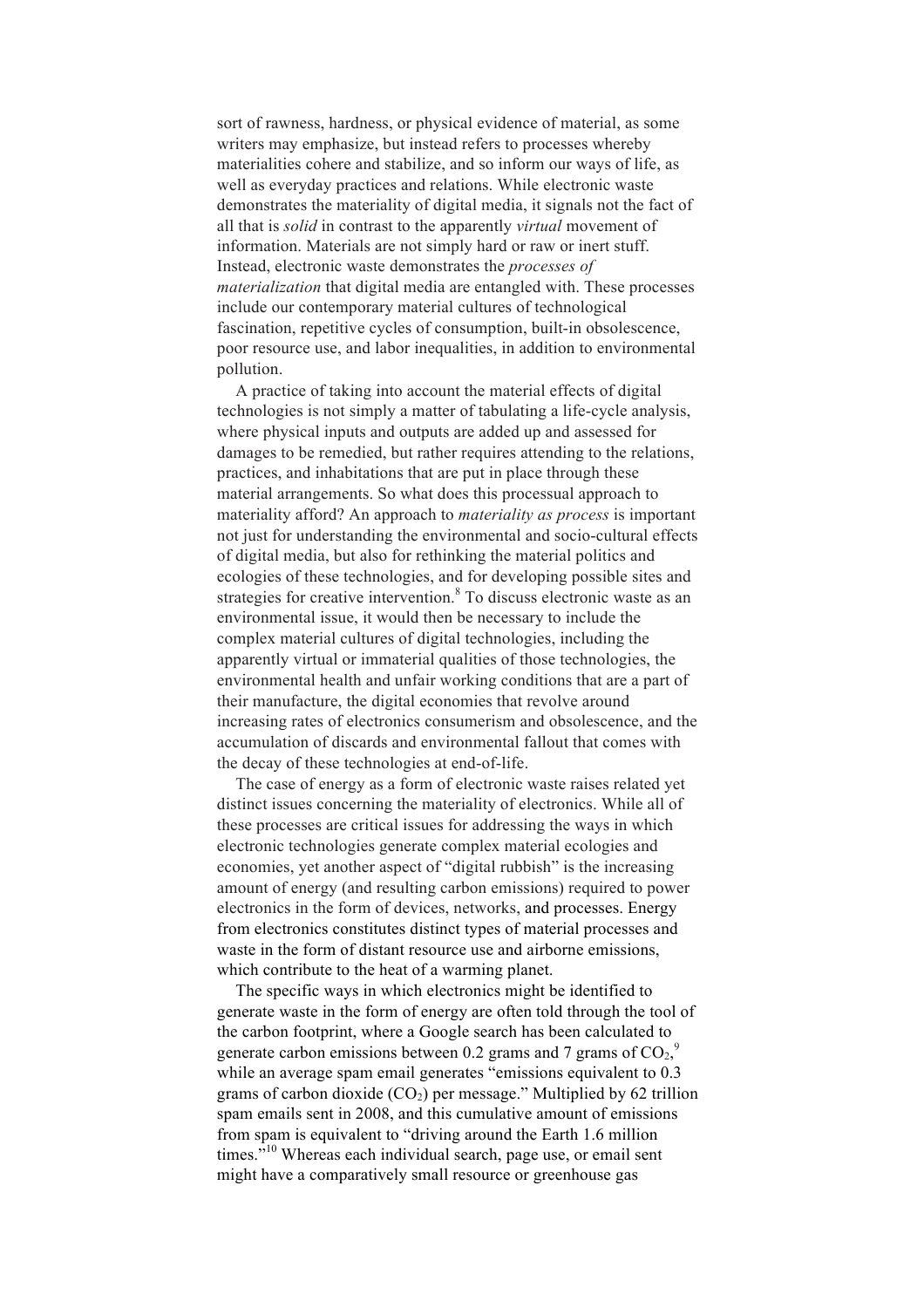footprint, the amounts of data sent, received, stored, and otherwise processed contributes to overall energy use and emissions of considerable quantities.

Attempting to demonstrate the increasing demand for energy needed to power and connect up digital technologies, these carbon footprints make evident the resource requirements of seemingly fleeting and immaterial activities such as internet searching and social media browsing. But energy use inevitably has an impact that goes beyond the measurement of how much more  $CO<sub>2</sub>$  is entering the atmosphere and accelerating the effects of climate change. Indeed, with ongoing coal use there are issues of coal- mining extraction as a highly damaging land use, and coal mining also as an occupation that generates significant health risks and environmental justice issues. Or with nuclear energy, a whole attendant set of issues emerge related to where power plants are sited, how they are subsidized, where the waste goes, and what happens if power plants fail. And with unconventional oil and gas production, the details of groundwater contamination, air pollution, or land-use conflicts also become significant energy-related problems. Even with these quickly noted energy dilemmas, it becomes evident that the energy used to power electronic technologies has political, social, and environmental effects that go beyond the increase of carbon emissions to encompass much more complex ecologies. As Kate Rich has pointed out, the imagined and much touted commons of the internet does not translate well into a commons of infrastructure, land use, and energy production that is required to power the digital commons.<sup>11</sup> These relatively unmapped geographies of (digital) energy support our seemingly common and materially immaterial digital ventures.

Moreover, energy and energy use do not readily register as waste. Waste and dirt might often been seen to be "matter out of place."<sup>12</sup> In this well-known assertion from anthropologist Mary Douglas, dirt is an object or material effect transgressing socio-cultural boundaries and categories, some- thing that is expressive of states of disorder. These forms of dirt may become visible by showing up in the wrong places: by crossing boundaries and categories, what would otherwise seamlessly circulate within systems here disrupts them. Waste offends and dirt displeases because they are visible in the wrong places when they would otherwise be overlooked or out of sight. Douglas attributes dirt with the qualities of taboo, impurity, ritual, and pollution; this analysis migrates into a discussion of "secular" pollution and risk, with an attention to the types of pollution that develop as sites of social concern with the rise of environmental awareness in the 1970s and beyond.

Yet the pollution from electronic energy that circulates in the form of greenhouse gases and excess  $CO<sub>2</sub>$  is often not evident in an overt material form. It is present as indeterminate matter. Dirt and pollution are not registered through a first-hand encounter, necessarily, but rather through arrangements that are political, scientific, bodily, and environmental. The "dirt" of energy does not turn up as litter or rubbish in the same way that Styrofoam containers or plastic bottles do, but rather circulates in the relatively immaterial if no less potent form of  $CO<sub>2</sub>$  emissions, particulate matter, and other airborne emissions. The material infrastructures of energy and electronic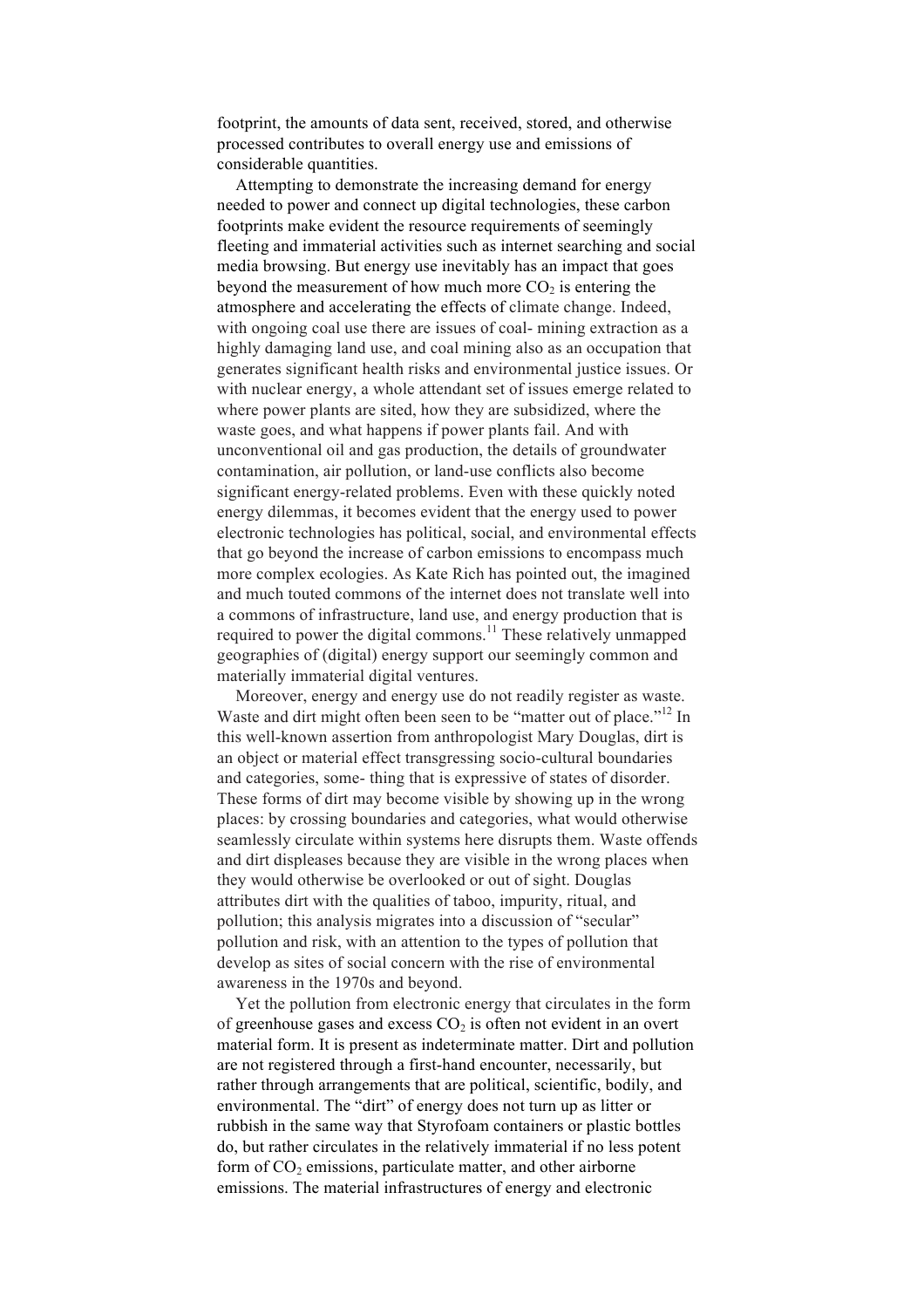networks might be made evident—in the form of data centers and devices and coal—but the emissions that are the primary form of pollution from energy are often detected only in their effects and material transformations that take place within systems, bodies, and ecologies.<sup>13</sup> Making emissions—particularly  $CO<sub>2</sub>$ —sensible involves a whole host of infrastructures and practices, from scientific models to policy to ecological field studies. $^{14}$  But this is not matter out of place, as much as pollution that becomes relevant in relation to materialpolitical and environmental processes.

In just this way, the US Environmental Protection Agency (EPA) under- took one notable project that sought to make greenhouse gases visible as pollution. The organization reclassified greenhouse gases as air pollutants in 2007, and with this designation attempted to use the policy instruments of the Clean Air Act to mitigate climate change.<sup>15</sup> Here, a typically colorless and odorless gas such as  $CO<sub>2</sub>$  that is a common substance in the Earth's atmosphere becomes evident within environmental policy spaces as a pollutant because its increased concentration changes relationships within environments, populations, politics, and futures. Carbon emissions the fallout from energy—become evident not as a material out of place, but as a set of relationships that emerge through the matter of increased concentrations and altered materialities. In this respect, pollution could be seen as an ongoing and transformative material relationship, rather than a sequestered space or boundary beyond which waste-based materialities are identified.

Rather than focus on the ways in which boundaries or classifications might be seen as productive of order, or forms and places of matter—the structuralist emphasis that is at times drawn out of Douglas's work in relation to dirt—how might an attention to pollution as material process shift understandings of what constitutes waste? If we extend this analysis, waste and pollution could be seen to be about matter*ing,* or about generating new material arrangements that also give rise to distinct matters of concern. Here mattering is also about how things have relevance.<sup>16</sup> The waste and material fallout from energy reveals that not only are the qualities of pollution shifting, but also that they are entangled in a set of transformative materiality effects.  $CO<sub>2</sub>$ , for instance, has a transformative effect on a whole host of other materialities, including potentially forcing previously non-polluting entities such as methane-storing permafrost into pollution-making modalities. The mattering that takes place involves complex feedbacks among different forms and trajectories of pollution. The materialities that emerge and the forms of mattering that might be described in this context have less to do with "things" in coherent, disassembled, or disordered states,<sup>17</sup> and more to do with complex material politics, processes, effects, and (media) ecologies of mattering.<sup>18</sup>

Michel Serres is a writer who attends to the ways in which waste and pollution are part of the processes of material transformation. Working with an approach to waste and pollution that is more topological, Serres relies less on the notion of things being out of place, and more on how things transform and are transformative of places and things. For Serres, mattering—or material transformations—do not necessarily involve boundary-crossings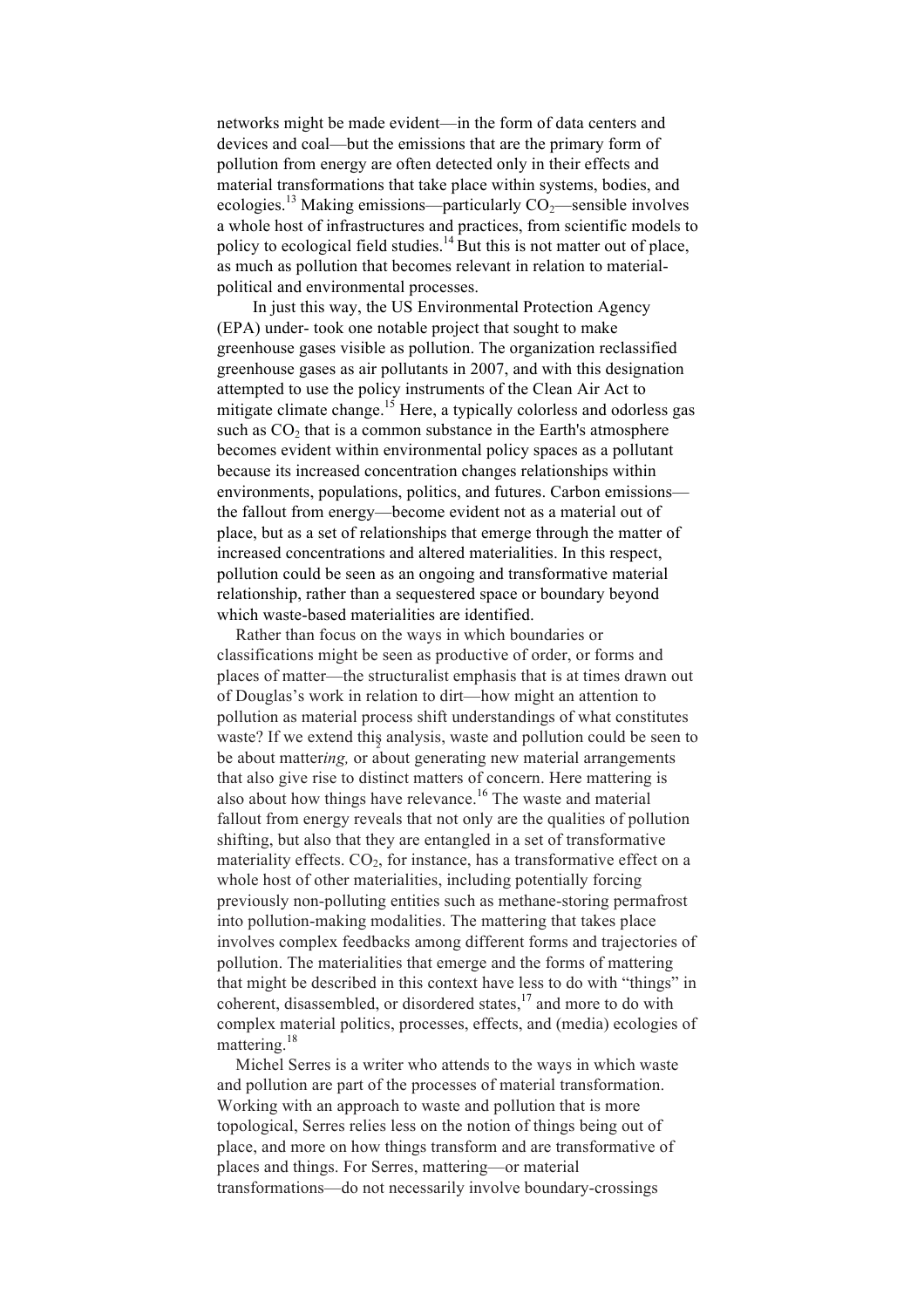across which order and disorder are mediated, but rather consist of transformations that occur through relationships to entropy and flux.<sup>19</sup> The expanded modes of mattering that energy gives rise to include CO2 and other airborne emissions, heat, coal dust, and wasted heat and energy that leak from the multiple distribution infrastructures. Pollution describes these shifting and transformative arrangements of mattering— rather than matter necessarily out of place.

If the pollution of energy could be seen to emerge in different ways and through different modes of mattering, how might these processes begin to be described, particularly in relation to electronics? By undertaking a processual approach to materiality, it may then be possible to expand beyond treating materiality only as that which is tangible, visible, or physical, to suggest instead that materiality relates to sedimentations, arrangements, and relationships that continue to hold our existing energy practices together. A "material" intervention in the space of electronic energy, in this sense, might not necessarily even consist of an object as such, but instead might consist of a new arrangement of energy practices that rematerialize or recast the takenfor-granted sedimentations that make up our everyday energy ecologies.<sup>20</sup> Immateriality, moreover, might be an important part of the performance of materiality, where electronics operate as though they are resource-free; or where energy appears to be endless and in constant supply. What are the arrangements of mattering that are articulated through electronic energy consumption? How might an expanded understanding of these arrangements point toward ways of unsettling and rematerializing current energy practices?

#### **Digital Energy: Monitoring the Crisis as We Create It**

Imagine a near future of electronic waste, where alongside the more prehistoric artifacts of desktop computers there also accumulate piles of energy monitors and assorted smart grid technologies, which amass as the debris of the drive toward efficiency and, apparently, sustainability. Electronics such as smart meters have emerged to monitor and track energy processes in order to lessen environmental burdens, and yet at the same time require resources and energy for their manufacture and use, and are eventual contributors to electronic debris at end-of-life. These digital technologies are the anticipated debris from using electronics to manage and monitor an environmental crisis in the form of climate change, while contributing to other crises in the form of fossil fuel extraction and land use degradation, hazardous pollution, impairment of environmental and human health, as well as climate change. The identification and management of one crisis, in fact, seems to give rise to and even occlude others.

For the remainder of this chapter, I now turn to the discussion of one of the objects and ecologies of digital energy—the smart meter in order to draw out the ways in which electronics are entangled with the management and use of energy. Energy monitors and their associated infrastructures are not typically regarded as digital media, but I would like to suggest that we approach these technologies as media forms, practices, and ecologies, which further function within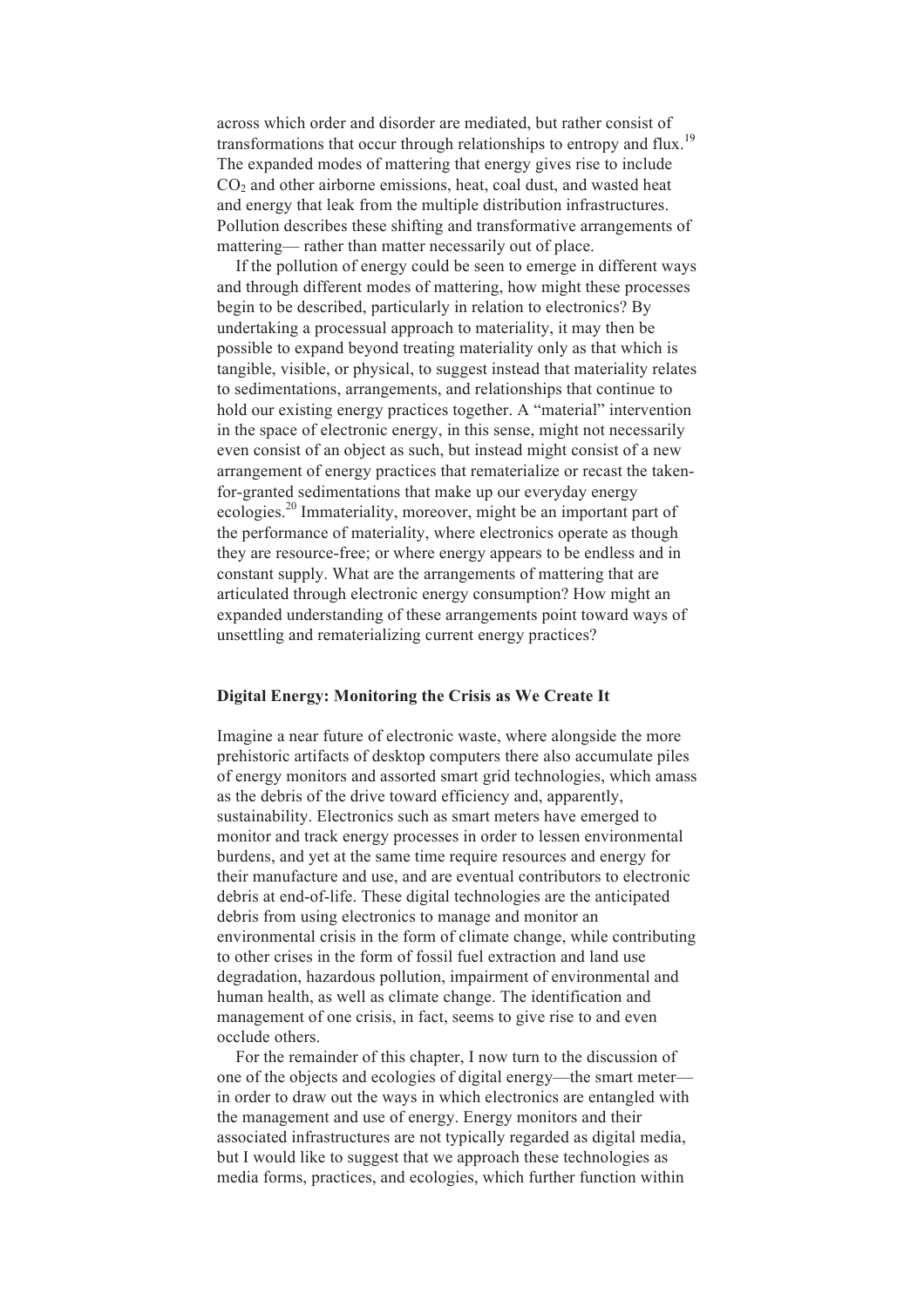and through processes of materialization and dematerialization that are characteristic of so many other digital technologies. The point of doing this is to draw attention to the ways in which digital functionalities are not exclusively located within an identifiable computational object, and furthermore, the sites and distributions of computation may even shift through electronic appliances as banal as energy monitors. What digital operations are enabled vis-à-vis energy monitors, and how might energy monitors rework what counts as digital media? What sorts of computational processes do these electronics generate, so that these technologies inevitably need to be approached and understood as more than devices? What are the media ecologies that emerge with smart meters, and how might a materialized digital media analysis shed light on their environmental effects?

Energy monitors might be considered as one of many technologies that are now made up of electronic components and so constitute electronic waste at end-of-life. A seemingly less "expressive" technology than social media and other digital media for which revolutionary claims are frequently made, energy monitors are one of many newly emerging electronics that are developed for the specific purpose of increasing sustainability through awareness and efficiency mechanisms. Energy monitors promise to be technologies that will remake our material practices in order to generate greater sustainability and efficiency. And energy monitors, smart meters, and designed interventions into energy use and interaction are presented as explicit strategies to visualize and materialize energy use.

One smart meter, plugged into the electrical mains in any house, monitors domestic energy use from this central point, gathering data on electricity (and gas) use, while in some scenarios potentially talking to appliances through a Home Area Network (HAN), gathering and sending several hundred packets of data per day via GMS radio signals, continually duty cycling while potentially hopping across neighboring energy meters in order to find the most efficient pathway to the nearest mobile phone tower, from there talking to the Wide Area Network (WAN) first to a data management company that is likely a subsidiary of a multinational outsourcing corporation, which holds the data in a cloud architecture, processes and makes available this data to energy companies, governments, and other "relevant parties" still to be determined. Software may be used at various stages across this cycle to manage energy use in the home and across the grid, to make predictions and optimize configurations, while seeking to lower costs, thereby requiring a smart grid and smart meters, as well as the ability to program and reprogram meters remotely, as new meters are rolled out in a first phase, second phase, and an endless array of next phases of testing and updating.

Some of the technologies in this smart meter assemblage are currently existing, such as the meters themselves, while other aspects of this scenario are still in development, such as the HANs, which are an anticipated technology underway as part of a larger push toward the internet of things. $^{21}$  Meters meant to make energy use more efficient, begin to double as pilot projects for testing the internet of things on a domestic scale—as they initiate the chattering of appliances, the home network, the house-sized computer, all under the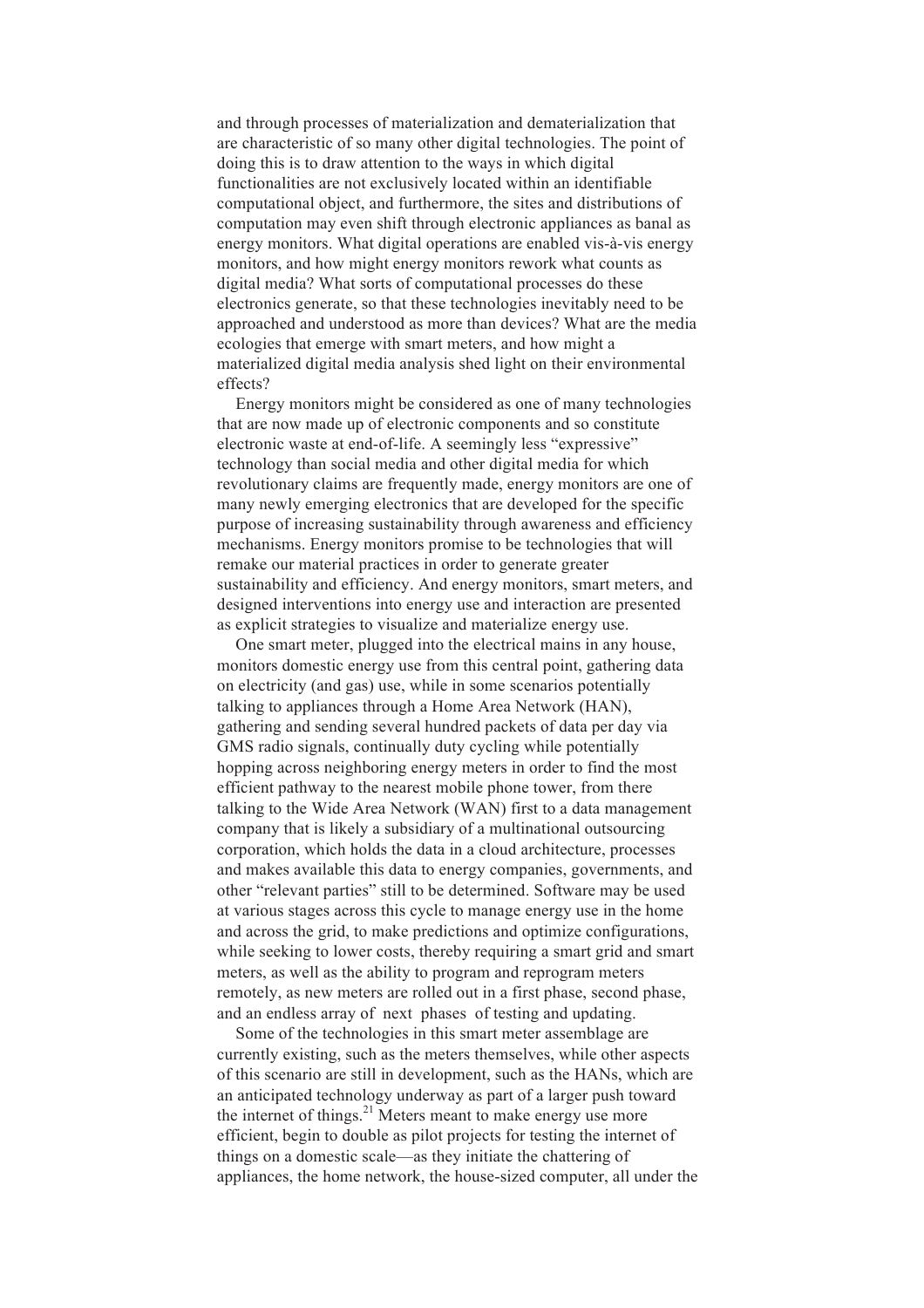banner of managing and reducing resource use—as well as provide a way for energy companies to manage and monitor energy use remotely so as to lower costs and avoid site visits. Along the way, the problem of data security inevitably surfaces: who has access to data, how are data used, and what do these practices mean for surveillance, hacking, and breakdown via energy infrastructures? $2^{22}$ 

In the project of implementing smart meters, which is a computational project, electronics monitor and manage while using and rerouting energy use, and in the process create new materializations of both computation and energy. Within these materializations and matterings of energy, smart meters, animated appliances, and smart grids are part of the emerging apparatuses for measuring, balancing, displaying, and bringing to relevance data on energy consumption, with the intention to mitigate and reduce the levels of energy consumed. On the one hand, electronics, while they consume energy, may point toward more efficient uses of energy, where smart grids may modulate demand and smart meters may aid in the reduction of energy. Efficiency through digital means is also proposed as a way to replace energy-intensive activities such as transport, where online meetings may replace air travel. Electronics, in this sense, are technologies for rematerializing a whole number of inefficient energy uses. At the same time, electronics and computing companies are increasingly making pledges to run their operations and production through efficient (and at times renewable) energy sources.<sup>23</sup>

Setting out to study just how much energy the internet requires for its construction, operation, and maintenance, Barath Raghavan and Justin Ma arrived at a rough estimate of between 170–307 gigawatts  $(GW)$  yearly.<sup>24</sup> Calculating both energy and "emergy," or energy that is embodied in devices and infrastructure, the authors suggest, however, that the overall share of energy consumption across internetbased technologies is comparatively small, and that computational technologies may even offer energy-saving strategies by substituting networked processes for resource-intensive industries such as transport or manufacturing. In this estimation and proposal, electronics may consume energy, but they also provide the basis for achieving greater levels of energy efficiency.

For all of these initiatives, there still exist multiple critiques of efficiency as an energy-saving strategy. While there is not space here to discuss these arguments, discussions around the "rebound effect" in energy literatures have pointed out that energy efficiency does not automatically lead to an overall reduction in energy consumption, and may even have a "backfire" effect by contributing to increased production and consumption due to lower prices or greater availability of resources.<sup>25</sup> Efficiency, these literatures note, is not the same as conservation or actually using less overall energy; nor does it address the need to switch to non-fossil fuel sources of energy. But what is notable within the electronics-making-energy-efficiency proposals are the ways in which electronics are operationalized to make energy reductions, and so become part of the materialities of energy, and part of the understanding of what it means to materialize energy in order to reduce energy use. Electronics for energy efficiency is part of this process of mattering, where attention to the pollution from energy use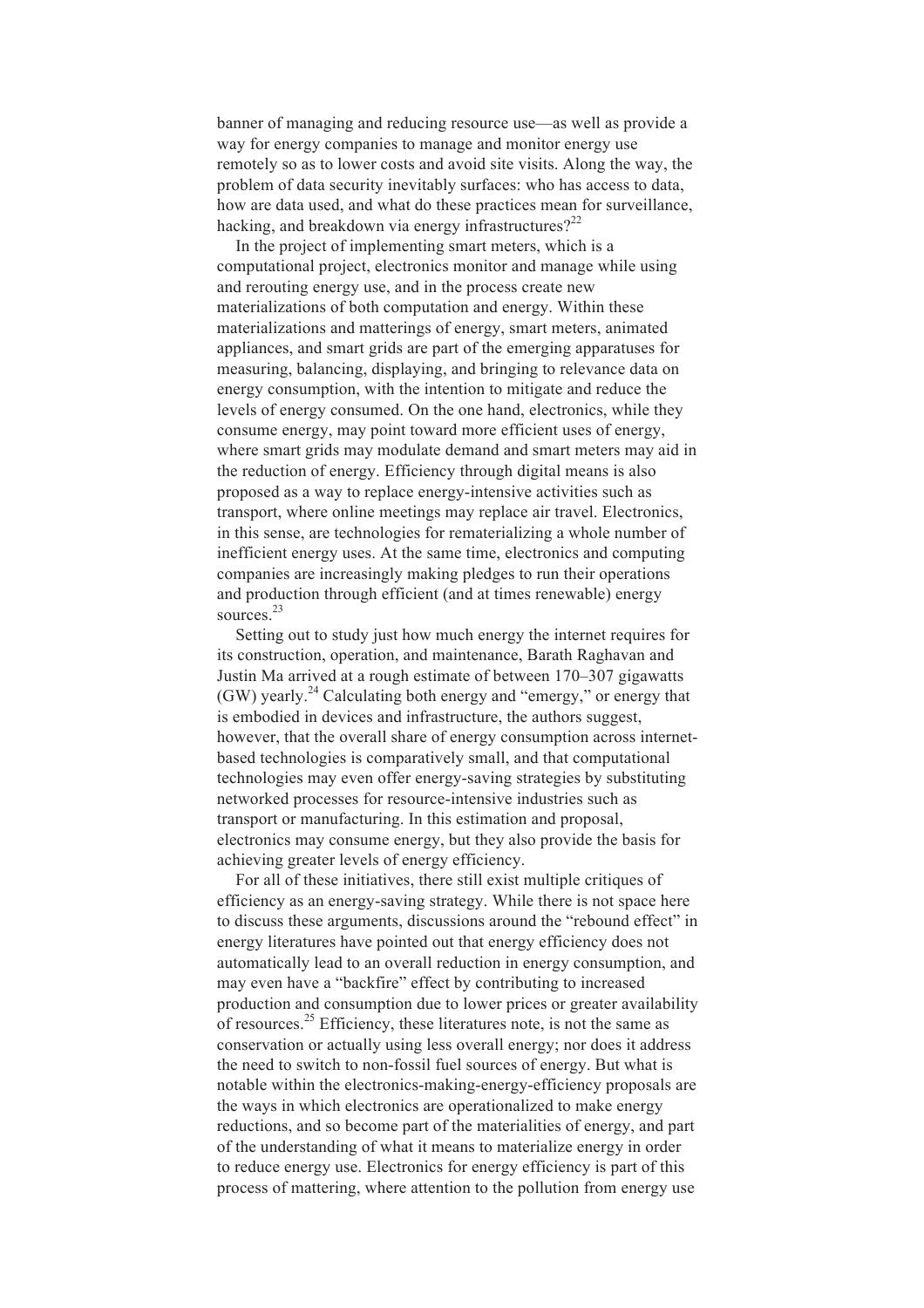leads to strategies to intervene within energy ecologies. The problems with an efficiency-only approach may further be made evident as it does not attend to the source of energy, for instance, whether coal or shale oil or solar power or waste heat. The process of making energy use more efficient, where energy sources may be sourced from highly polluting fossil fuels, is clearly problematic if the overall objective of using less energy is to address climate change.

Here, a digital version of materiality is deployed in a specific way to encourage sustainable behavior, or electronic environmentalism. Yet what articulations of materiality are at play here? Electronics on one level might be understood as descriptive technologies, which are ideal devices for capturing, monitoring, and managing current conditions. Energy use may be monitored, usage statistics described and captured, as well as communicated for management of supply and demand. This descriptive monitoring capacity of electronics is important to consider in the context of environ- mental and material approaches to digital media. Energy monitoring performs through a computational logic of enabling an informational approach to evidencing material resources as they are used. But do electronics, which may be ideal for describing and monitoring, through the very act of monitoring make practices for rerouting or changing energy practices more remote? By materializing energy use, what do electronics make matter, or cause to be relevant? And how do these electronic versions of environmentalism sustain distinct approaches to material practices and politics while impeding others?

Electronic environmentalism in many ways might sustain energy practices as they are. The subheading of this section draws attention to this unusual capacity of electronics, which is something that UKbased media artists YoHa have remarked on in describing "Coal-Fired Computers," a project that makes the connections between coal energy, mining, occupational disease, and computer use evident through the creation of a steam engine. YoHa suggest that electronics, or as they term it, the "relentless conceptual machines of software cultures"—may enable us to "monitor the crisis as they create it."<sup>26</sup> Electronics that enable the monitoring of environmental distress may also be contributing to those same problems. And a pressing question emerges as to whether displaying and materializing the "facts" of electricity consumption will necessarily inform or change the material politics of energy use. This is why working with a processual approach to materiality could generate different considerations of how materialities form. This is also why asking after what expressions and forms of materiality are made *operational* is important, because through these electronic environmentalist interactions distinct materialities are made evident so as to promote distinct types of practices and actions—or inactions.

#### **From Media Ecologies to Ecological Media**

The energy required to power the vast server farms, networks, and more that support digital devices and processes is a relatively remote but operative aspect of digital technologies as an industry. The increasing demands for power generate waste not just in the form of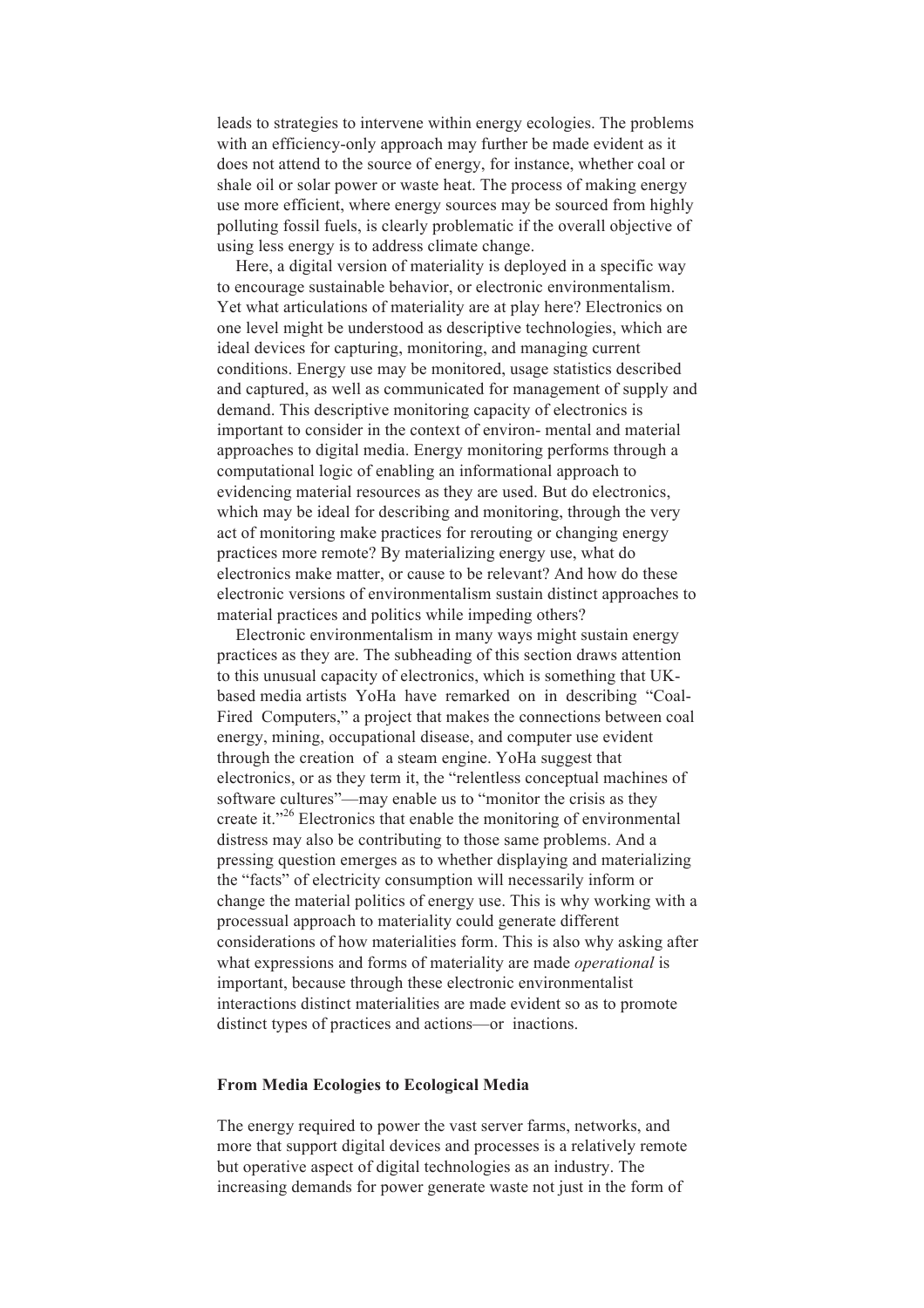carbon emissions and land used for new data server centers, but also through power failures and website disruptions. How would an internet of periodic but regular black-outs change our relationships to digital technologies? Would a more deliberate encounter with the energy of digital devices and practices generate alternative materialities for these technologies?

Perhaps because electronics appear to be engines of the perpetually new, they are readily adopted to address environmental issues since they seem to be technologies that enable change. What emerges here is not just the novelty and obsolescence of digital media, but also new uses of media and the revolutions they promise to achieve, the new economies and ecologies they promise to generate. Yet as instruments developed to monitor and so lessen environmental burdens, energy monitors at the same time contribute to the material effects and transformations of environments. The electronic environmentalism that materializes at this intersection is then characterized by a complex set of practices that would at once monitor environmental impacts here in the form of energy use, and yet through the act of monitoring potentially lead to an impasse of information disconnected from effective or alternative actions.

In keeping with the themes of this edited collection on media and ecological crisis, in other words, I am asking how energy monitors in their manufacture, use, and eventual disposal, might both contribute to environmental issues while attempting to mitigate them. Energy monitors do not ostensibly register as digital media. Yet this computational arrangement, as I argue here, should be considered both for the ways in which it reworks the materialities of digital media, and also for the extended ecologies and processes it sets in motion. Electronics are then doubly bound up with the mattering of energy, both in the ways in which energy use, as well as its distributions and sources, are relatively remote from the use of these technologies; and in the ways in which, through smart meters, energy encounters are remade a project of electronic environmentalism that tracks and visualizes energy consumption.

I would like to end this chapter by considering how energy monitors as digital media might contribute to thinking through strategies for approaching these technologies in material registers. Environmental problems are approached through specifically electronic operations and materialities. The point about monitoring for efficiency and even sustainability deserves revisiting through these electronic operations, since questions emerge as to what these distributed arrangements and materialities of computation enable, what processes and relations they set in play, and what new environmental effects they generate.

How does such an approach also inform how we might recast the bounds of what counts as digital media, and how it might be theorized and practiced? As this chapter has argued, in many ways the management-based logics of energy meters, even if they achieve efficiencies, do little to change energy practices toward lessening overall greenhouse gas emissions, but instead sustain existing ways of life. These descriptive approaches to energy monitoring give rise to a reconsideration of what practices, relations, and material politics we might articulate through digital modes of engagement. How do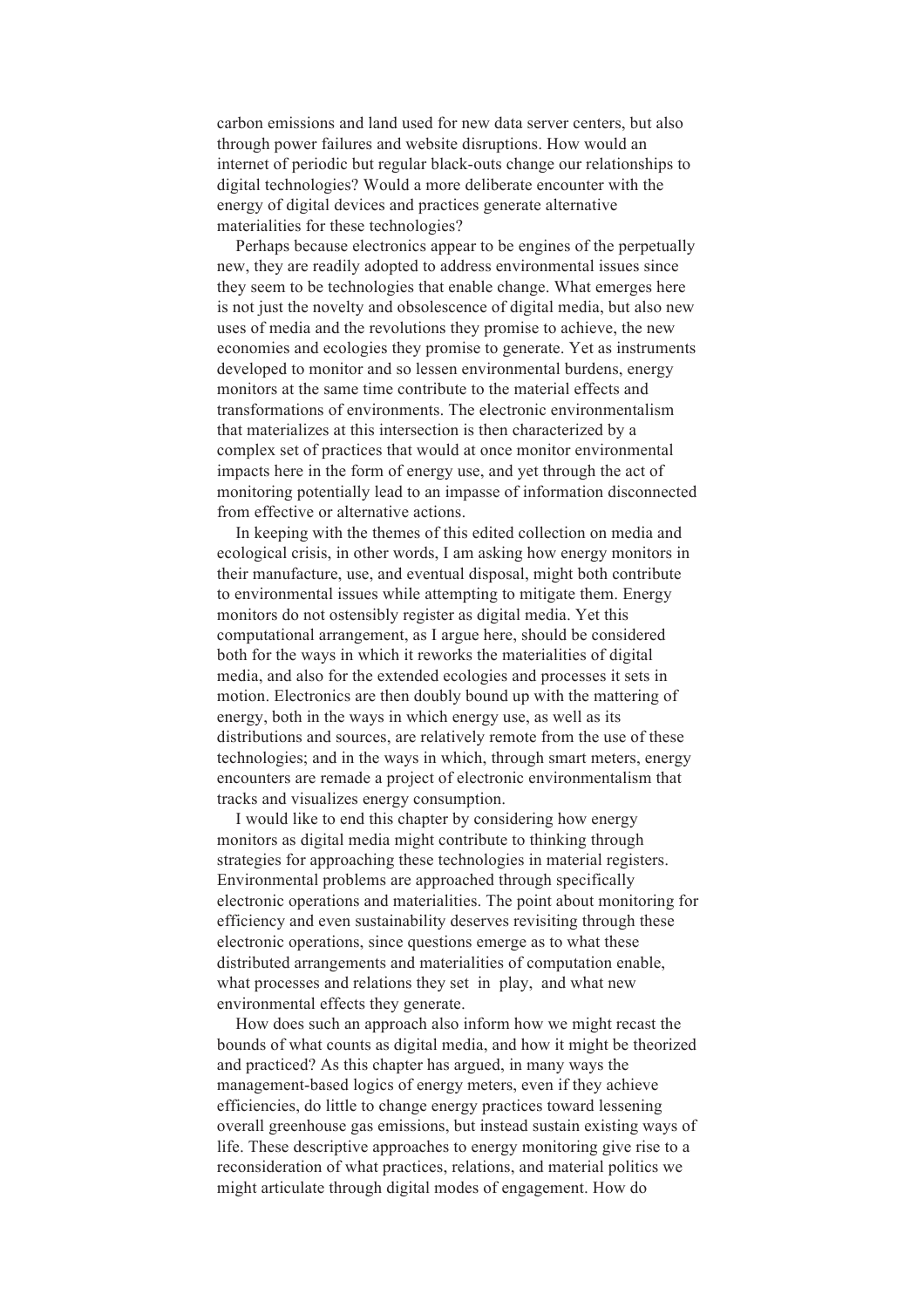practices of electronic environmentalism, potentially even through their failure to achieve a remedy to environmental crisis in the form of climate change, give rise to different ways of engaging with and addressing the problem of energy consumption and the materiality of electronics?

This then leads me to my final point with respect to the initial questions raised here, which is that the computational functionalities of energy monitors and any number of digital media are not contained within a single computational object. From desktop PCs to distributed ubiquitous computing, computation takes place through an extended milieu, and may even inform how we conceptualize the problem of energy use—as a problem that must be computable in order to be addressed. This approach suggests ways of expanding, transforming, and reworking the topologies of media not simply as a content-use relationship located within identifiable media carriers or genres, but rather as media ecologies and relationships that are articulated through a concatenation of computational technologies and practices.

In many ways, this discussion draws on an early argument that I have taken up in other work on the "atmospheres of communication," where I discuss how media exceed devices and extend to media environments.<sup>27</sup> In this sense, media are not locatable in a singular device as such, and an exclusively object-based understanding of media may obscure the extended sites in which they operate and circulate. This would be a way of saying that media might of course be approached as extended ecologies, and that what counts as a medium should perhaps be a question postponed through an extended approach that asks instead, what are the media relationships in play, how are devices a part of these relationships, but also not all there is, because these devices inevitably unfurl into a wider set of technologies, institutions, relations, effects, and events. This work is part of a larger project that I have been attempting to undertake for some time now, which is to think of media in environmental terms: as conducting and generating environments, as processes that influence material conditions, and now as technologies that would apparently bring us into closer contact with environmental issues.

Energy monitors as electronicized technologies enable functionalities for tracking energy use in order to promote sustainable everyday practices, and so ideally abate a possible environmental crisis. And yet, these technologies contribute at the same time to reworking and trans- forming the very environments and problems they would monitor. In this sense, the pollution and waste from our ongoing material practices generates residual materialities that spur new modes of monitoring and technological intervention, as these very computational modalities continually remake digital media in both their material arrangements and processes. In this way, new digital ecologies are always in the making, and giving rise to new material processes and relations. These modes of mattering could open up from electronic environmentalism to alternative engagements if we were to attend to the ways in which digital media organize and give relevance to our material practices, politics, and ecologies.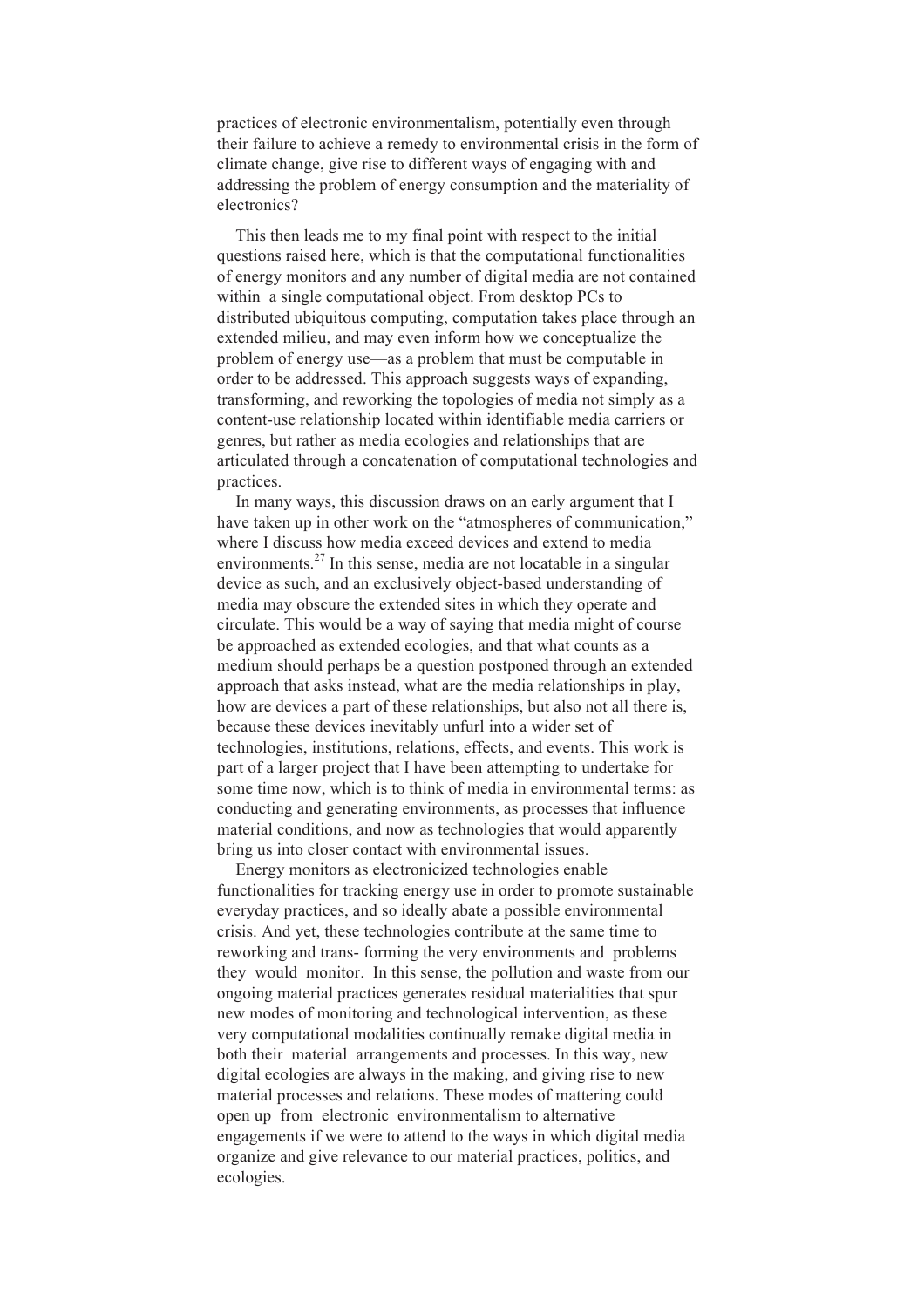#### **Acknowledgements**

Research for this project has been made possible through "Sustainability Invention and Energy Demand Reduction: Co-Designing Communities and Practice," a collaborative project funded by the ESRC (RES-628–25–0043). Versions of this paper have been presented at "The Invisible Seminar," Bergen National Academy of the Arts (2012); "Media Archaeology and Technological Debris," Goldsmiths, University of London (2013); and "Mapping Environmental Cultures," Balliol College, University of Oxford (2013).

#### **Notes**

1. Barath Raghavan and Justin Ma, "The Energy and Emergy of the Internet," Proceedings of the 10th ACM Workshop on Hot Topics in Networks (November 2011): 1–6; and Parliamentary Office of Science and Technology, "ICT and  $CO<sub>2</sub>$  Emissions," no. 319 (December 2008). Jonathan Koomey estimates electricity use by data centers, with global use in 2010 estimated between 1.1 and 1.5 percent. See also Jonathan Koomey, "Estimating Total Power Consumption by Servers in the U.S. and the World" (Berkeley, CA: Lawrence Berkeley National Laboratory, 2007); and Jonathan Koomey, "Growth in Data Center Electricity Use 2005 to 2010" (Oakland, CA: Ana- lytics Press, 1 August 2011).

2. International Energy Agency, Key World Energy Statistics (Paris, France: 2011).

3. Gary Cook and Jodie van Horn, "How Dirty Is Your Data: A Look at the Energy Choices that Power Cloud Computing" (Amsterdam: Greenpeace International, 2011), 4–5.

4. Eric Williams, "Energy Intensity of Computer Manufacturing: Hybrid Assessment Combining Process and Economic Input-Output Methods," Environmental Science & Technology 38, no. 22 (2004): 6173.

5. Jennifer Gabrys, Digital Rubbish: A Natural History of Electronics (Ann Arbor: University of Michigan Press, 2011).

6. Varying estimates of e-waste quantities can be found at Brett H. Robinson, "E-waste: An Assessment of Global Production and Environmental Impacts," Science of the Total Environment 408, no. 2, December (2009): 183–191; and United Nations Environment Programme (UNEP), "Recycling: From E-waste to Resources," United Nations Environment Programme and United Nations University, 2009, DTI/1192/PA, www.unep.org/PDF/PressReleases/ E-Waste\_publication\_screen\_FINALVERSION-sml.pdf.

7. The hazardous components of electronics are well documented. See Ruediger Kuehr and Eric Williams, eds., Computers and the Environment: Under- standing and Managing Their Impacts (Dordrecht: Kluwer Academic, 2003).

8. Writings that advance a processual approach to materiality can be found in the work of researchers as diverse as Walter Benjamin, The Arcades Project, trans. Howard Eiland and Kevin McLaughlin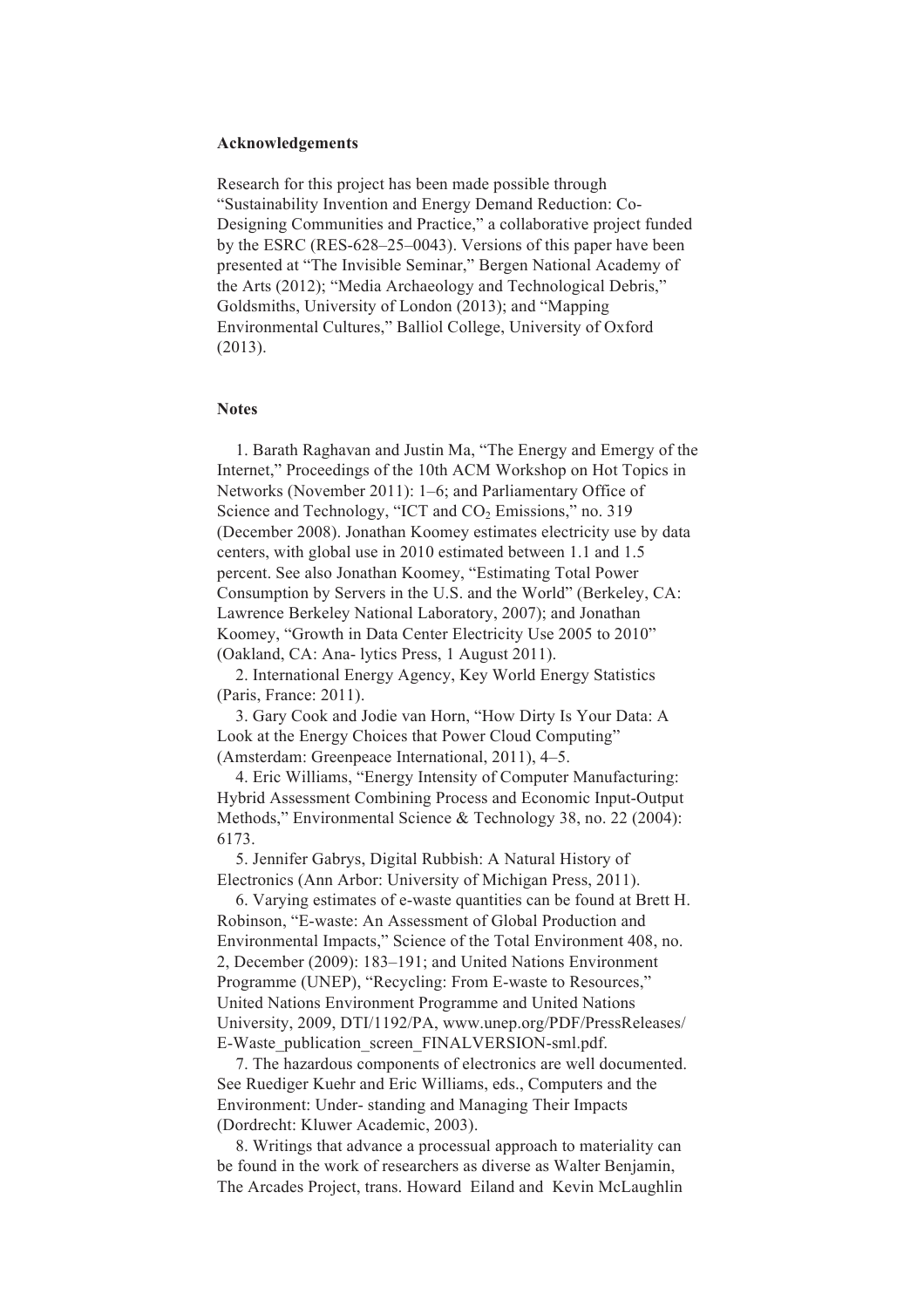(Cambridge, MA: Harvard University Press, Belknap, 1999); Judith Butler, Bodies That Matter: On the Discursive Limits of "Sex" (London: Routledge, 1993); Karen Barad, "Post- humanist Performativity: Toward an Understanding of How Matter Comes to Matter," Signs: Journal of Women in Culture and Society 28, no. 3 (2003): 801–831; and Alfred North Whitehead, Process and Reality: An Essay in Cosmology (New York: The Free Press, 1929).

9. Duncan Clark, "Google Discloses Carbon Footprint for the First Time," The Guardian (8 September 2011), www.theguardian.com/environment/2011/ sep/08/google-carbonfootprint; Google Green, "The Big Picture," www. google.com/green/bigpicture/.

10. McAfee, "The Carbon Footprint of Spam Email Report" (Santa Clara, CA: McAfee, 2009), www.mcafee.com/us/resources/reports/rpcarbonfootprint 2009.pdf.

11. Kate Rich, "Promised Lands," Mute: Culture and Politics after the Net 2, no. 5 (2007): 36–45.

12. Mary Douglas, Purity and Danger (London: Routledge, 2002 [1966]), 44.

13. Jennifer Gabrys, "Sink: The Dirt of Systems," Environment and Planning D: Society and Space 27, no. 4 (2009): 666–681.

14. Paul N. Edwards, A Vast Machine: Computer Models, Climate Data, and the Politics of Global Warming (Cambridge, MA: MIT Press, 2010).

15. Supreme Court of the United States, Massachusetts v. Environmental Protection Agency, 549 U.S. 497 (April 2, 2007); Environmental Protection Agency, "Endangerment and Cause or Contribute Findings for Greenhouse Gases under Section 202(a) of the Clean Air Act," http://epa.gov/climatechange/ endangerment.html.

16. For a discussion and development of the concept of matters of concern and how things come to matter or have relevance, see Isabelle Stengers, "A Constructivist Reading of Process and Reality," Theory, Culture & Society 25, no. 4 (2008): 91–110; and Bruno Latour, "Why Has Critique Run out of Steam? From Matters of Fact to Matters of Concern," Critical Inquiry 30, no. 2 (2004): 225–248. On the notion of "mattering," see also Barad, "Post- humanist Performativity," 820.

17. For a discussion on the difficulty of "following things" as discrete or fixed entities when they circulate at various stages of waste and wasting, see Gabrys, Digital Rubbish, particularly chapters 3 and 5.

18. For extended discussions on material politics, particularly in relation to plastics and plastic waste, see Jennifer Gabrys, Gay Hawkins, and Mike Michael, eds., Accumulation: The Material Politics of Plastic (London: Routledge, 2013).

19. Michel Serres, The Birth of Physics, trans. Jack Hawkes (Manchester: Clinamen Press, 2000 [1977]), 99. See also, Michel Serres, Hermes: Literature, Science, Philosophy, eds. Josue V. Harari and David F. Bell (Baltimore: Johns Hopkins University Press, 1982).

20. For a discussion of the particular ways in which energy appliances, including smart meters, variously "materialize" energy use and how different approaches to the problem of materiality might give rise to different energy encounters, see Jennifer Gabrys, "A